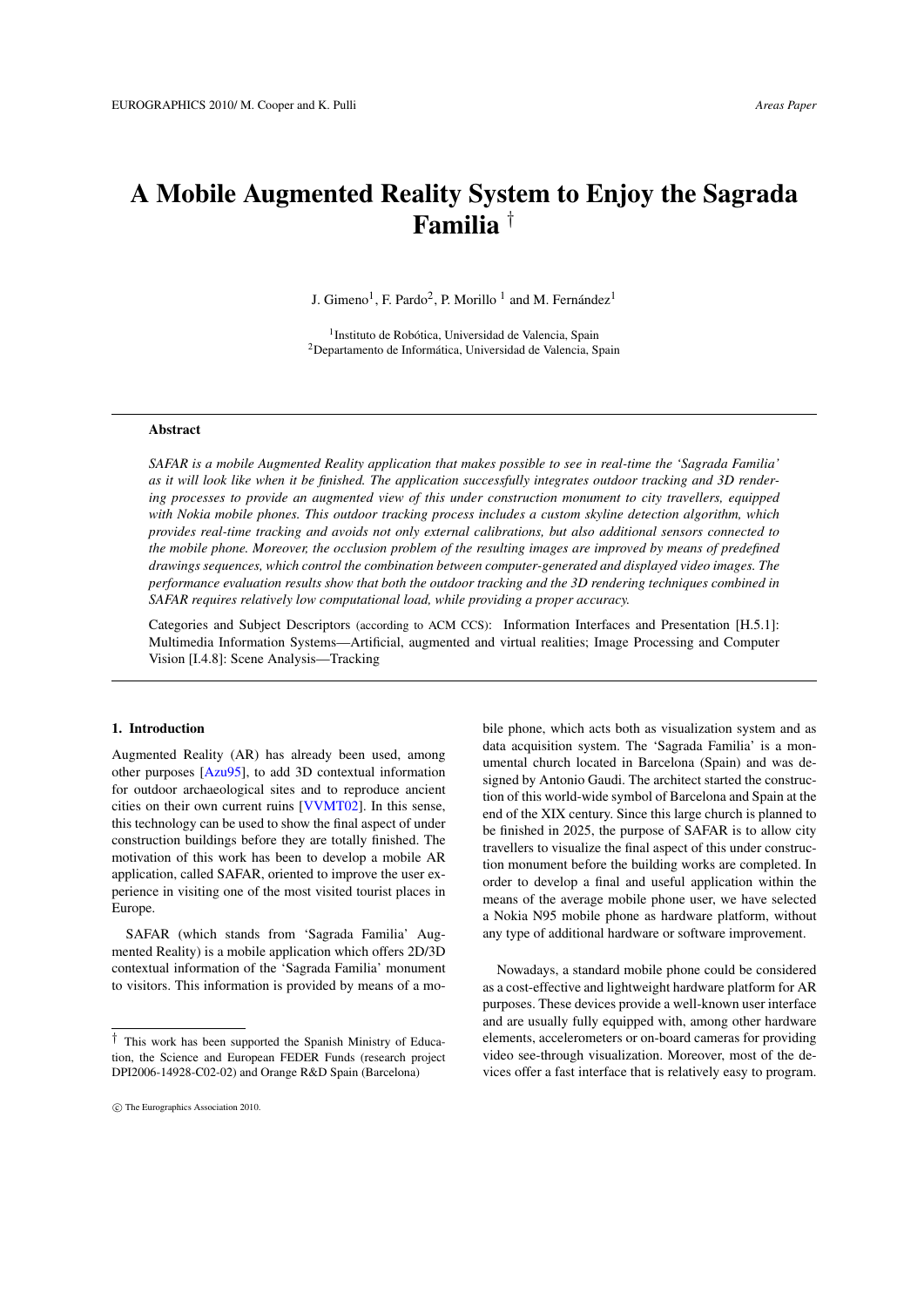<span id="page-1-1"></span>In this sense, a large number of recent developments have demonstrated that these devices can support mobile AR application providing sufficient computational capabilities for interactive image processing, computer vision or 3D camera pose estimation [\[GTX08,](#page-7-2) [SW07,](#page-7-3) [WLS08\]](#page-7-4).

However, these limitations are more restrictive when the mobile AR applications have to operate in outdoor environments, where the weather, scenarios and lighting conditions are uncontrolled and could have a significant impact on the reliability of the system. For this reason, the software designed for mobile AR applications (especially tracking software subsystems) should be robust to variations in illumination, atmospheric conditions, user's viewpoints or the presence of moving objects within the scene.

This paper describes into detail how the real-time tracking and the 3D visualization problems have been addressed in the design of SAFAR. In this sense, SAFAR makes use of a tracking mechanism based on skyline recognition to locate the position of the main parts of the 'Sagrada Familia' monument within the scene. This mechanism only receives as input the images captured by the on-board camera and obtains an accurate estimation of the user's point of view in real-time. Besides, the paper introduces the occlusion problem in AR systems and how it has been solved in SAFAR using predefined drawings sequences. These sequences define a custom visualization order, which controls the combination between computer-generated and displayed video images as they are generated in each frame period. Next, a performance evaluation of SAFAR is presented including throughput, tracking and occlusion results for the presented mobile AR system. The results of this evaluation show acceptable results, in terms of real-time tracking and occlusion, and an average frame rate ranging from 12 to 16 frames per second when SAFAR is executed on a Nokia N95 mobile phone.

The rest of the paper is organized as follows: Section [2](#page-1-0) analyzes the related work on interaction techniques for mobiles devices as well as the weaknesses of the existing proposals. Section [3](#page-2-0) describes the application scenario for the presented approach and addresses the problem of developing a mobile Augmented Reality system for this type of still under construction monuments. Next, Section [4](#page-3-0) shows the proposed tracking mechanism based on skyline recognition. Section [5](#page-4-0) describes the prototype application to test our system, which is evaluated in Section [6.](#page-5-0) Finally, Section [7](#page-6-0) presents some concluding remarks and the future work to be done.

## <span id="page-1-0"></span>2. Previous Work

The term Augmented Reality (AR) is often used to define some computer graphic procedures where the real-world view is superimposed by computer-generated objects in realtime [\[Azu95\]](#page-7-0). Unlike the Virtual Reality, where the user is provided with a completely natural experience in realistic

simulated worlds, the goal of the Augmented Reality is to realistically enhance the user's view of the real-world with visual information provided by virtual objects. Following this general definition, the main AR systems are classified according to the employed visualization systems: retinal displays, head-mounted displays (HMDs), hand-held devices and enhanced projection systems [\[BR05\]](#page-7-5). The next sections centers around the hand-held devices since they mainly support the AR systems based on mobile computing.

#### 2.1. Mobile Augmented Reality

Mobile AR is an advanced and innovative technology where mobile devices equipping on-board cameras such as cell phones, PDAs or pocket-side computers become the hardware support for the development of AR applications [\[HFTR99\]](#page-7-6). The current challenges of mobile AR systems are to apply this concept in truly mobile scenarios; that is, away from the carefully conditioned environments of research laboratories and special-purpose work areas [\[KH04\]](#page-7-7).

The first developments of mobile AR systems started by the middle of the 1990s when the mobile computers and the tracking devices became small and powerful enough to support AR applications in dynamic mobile settings. The Columbia Touring Machine [\[FMH97\]](#page-7-8) is considered as one of the earliest developments of an outdoor mobile AR system. This prototypes includes an HMD, connected to a bulky backpack, to show visual tour guide information to campus visitors of the University of Columbia, merged with some buildings and monuments located within the campus.

Some years later, the launch of the current third generation mobile phones, which includes important hardware capabilities such as more powerful processor, high resolution displays or even 2D/3D graphics hardware acceleration, has lead the development of several mobile AR applications. The MARA project [\[KM06\]](#page-7-9), developed by the Nokia Research Center, is a well-known example of this applications. In this project, the Nokia S60 mobile phone using the tracking information from the attached external sensors shows users 2D graphics and text information about the user's surroundings in real-time. Including MARA, a wide variety of these developments is reviewed in [\[KH04\]](#page-7-7).

Nowadays, the mobile AR computing is considered as one of the main research ares in the field of Augmented Reality. Mobile systems are currently used in many different technological applications such as [\[KM06\]](#page-7-9) or [\[WLS08\]](#page-7-4). In most of these applications, the developed mobile systems use external sensors or on-board GPS receivers to obtain the current user position. This process is called outdoor-tracking [\[YNA99\]](#page-7-10) and becomes a key aspect for the development of high-performance mobile AR systems in the near future.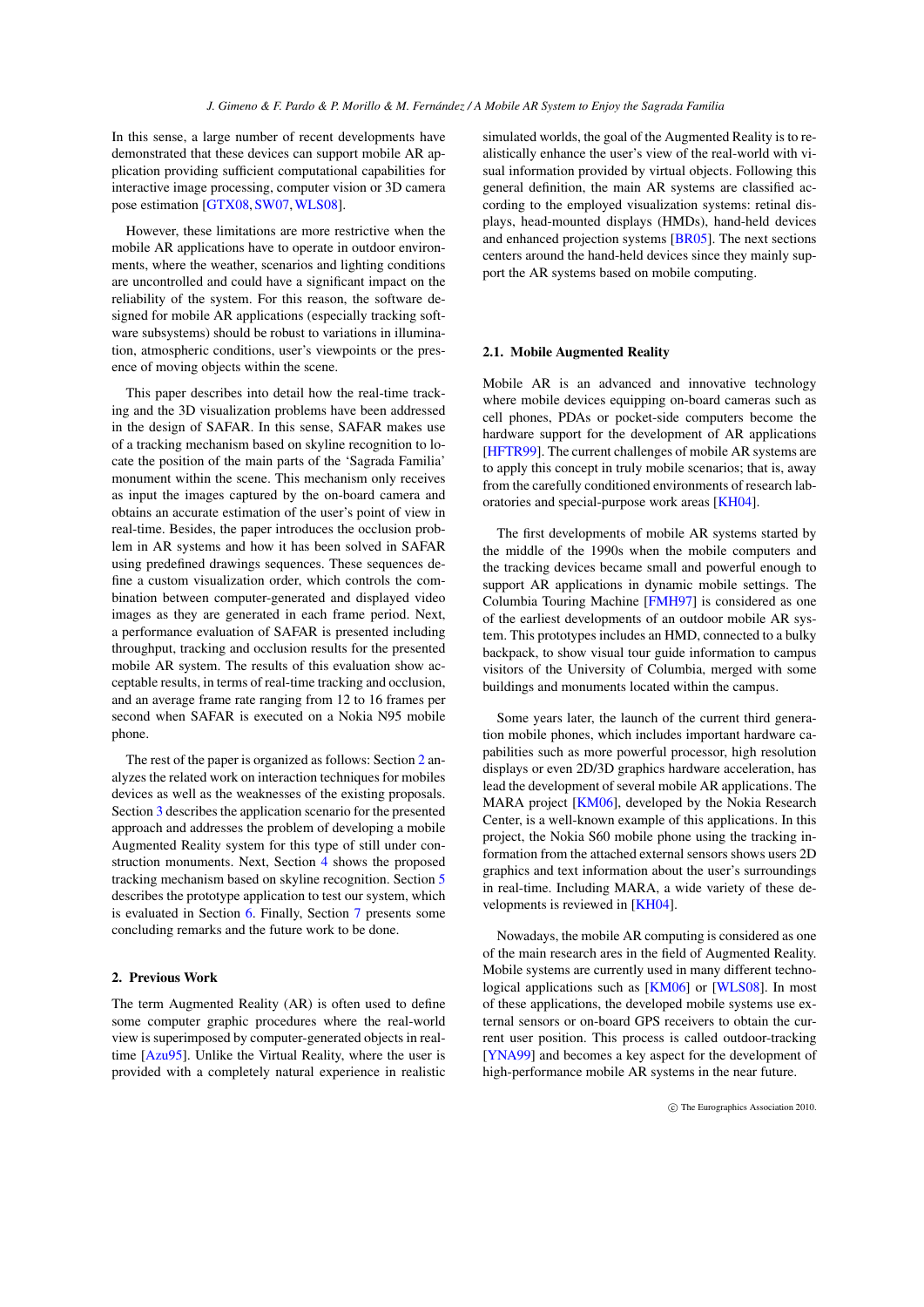## <span id="page-2-1"></span>2.2. Outdoor Tracking

Traditionally, the registration problem is considered as one of the main challenges in the field of Augmented Reality [\[Azu95\]](#page-7-0). The registration problem consists in properly align real-world images and computer-generated graphics in real-time [\[YNA99\]](#page-7-10). Although several AR systems including indoor tracking mechanisms have been presented [\[MLB04](#page-7-11), WLS08, [HBO05\]](#page-7-12), none of them has been easily migrated to work on outdoor environments properly. The reason of this limitation consists of outdoor environments use to be nondeterministic and do not usually allow to add artificial markers, to control the lighting conditions or, even, to restrict the user's movements to facilitate the location of the user's positions. This problem is more difficult to solve for AR systems based on mobile computing.

The purpose of most mobile AR applications oriented to outdoor environments is to guide the user through buildings and monuments and to become a tourist guide [\[KBB04,](#page-7-13) [TKY03\]](#page-7-14). Since in most of the cases the contextual information is offered to the users as text messages, these applications do not require a high level of visual coherence (registration) between the real-world images and the computergenerated graphics. Moreover, the tracking requirements are fulfilled by the information provided from an on-board or a wireless GPS receiver [\[HFTR99\]](#page-7-6).

When this tracking information is not accurate enough to locate the user position, some systems introduced advanced location techniques based on hybrid tracking [\[AHI](#page-7-15)<sup>∗</sup> 99]. Hybrid tracking consists of combining different acquisition mechanisms to obtain a more precise user's location results. An extended technique of hybrid tracking oriented to outdoor configurations corresponds to a combination of GPS and electronic compass signals [\[KM06\]](#page-7-9). In this combination, the GPS signal offers an estimation of the current user position whereas the electronic compass achieves accurate measurements of the user direction.

More recent contributions have presented new hybrid tracking techniques, based on computer vision, in order to improve the accuracy of the registration problem [\[SAYT01,](#page-7-16) [KTO04\]](#page-7-17). These techniques avoid the use of external sensor devices connected to the mobile phone and obtain the users's point of view by means of analyzing the images captured by the on-board camera. However, they have a high computational cost since the object and pattern recognition, in computer vision, is a complex process that cannot be solved completely by analytical methods and does not admit a general solution [\[SS01\]](#page-7-18). The complexity of this problem is increased if the systems work in outdoor environments where not only the lighting conditions, climatology or the apparition of unexpected objects are uncontrollable, but also it is impossible to place external markers within the scene to simplify the tracking problem.

The most extended approach to the tracking problem in

outdoor environments utilizes some type of contextual information of interest to the application in order to simplify the problem [\[Low04,](#page-7-19) [ZK05\]](#page-7-20). The AR-PDA project [\[GFM](#page-7-21)<sup>\*</sup>03] takes advantage of the 3G network capabilities included in most of current mobile phones. In that project, the images of a camera mounted on the device are encoded and sent via a wireless network to a server. The server analyzes the image, detects objects and decides both the type and the position of the synthetic 3D graphics which mix with the real image. The augmented images are encoded and sent back over the network to the mobile phone which decodes and displays them.

Although the type of the included contextual information differs among different AR applications, the detection of the skyline has been widely validated as a proper tracking mechanism to locate the position of users and objects within the scene [\[Beh99,](#page-7-22) [KTO04\]](#page-7-17). The skyline is the outline of a building, city or other things against the horizon. Since the skyline could be considered as the fingerprint of buildings, a unique point of this visual element could be detected and used to recognize and distinguish among facades of buildings. The skyline detection has been used in many different localization problems such as building recognition [\[ZK05\]](#page-7-20), vehicle self driving [\[FCLS93\]](#page-7-23) and outdoor-tracking in Mixed Reality systems [\[KTO04\]](#page-7-17).

The skyline can be modelled as a simple line that can be considered as a mathematical function of one variable. Following this approach, the detection problem could be reduced to find some critical points in this function [\[Beh99\]](#page-7-22). This feature will be exploited in the hybrid tracking systems included in the presented mobile AR system.

# <span id="page-2-0"></span>3. Application Scenario

The 'Sagrada Familia' is a monumental church built by Antonio Gaudi, which is considered as one the worldwide bestknown architects of the 20th century. This masterpiece of modernist architecture was declared a Patrimony to Humanity by UNESCO and it is located in the center of the high populated city of Barcelona (Spain), where it receives hundreds of visitors a day. Since Gaudi only completed the main facade of the building (called the Nativity Facade), this zone of the monument gathers the most amount of visitors. For this reason, the system considers a scenario where users have a mobile phone, or PDA, equipped with the most common configuration for mid-range phones such as a on-board camera and a general-purpose application processor. When a user approaches to the Nativity Facade of the 'Sagrada Familia', he sees the church as an under construction building full of cranes and construction workers. At this time, the user can launch SAFAR in this mobile phone and point at the monument. By means of the images captured by the onboard camera, the application recognizes the current point of view of the 'Sagrada Familia' and merges the real-world images with the unbuilt zones of the monument in real-time.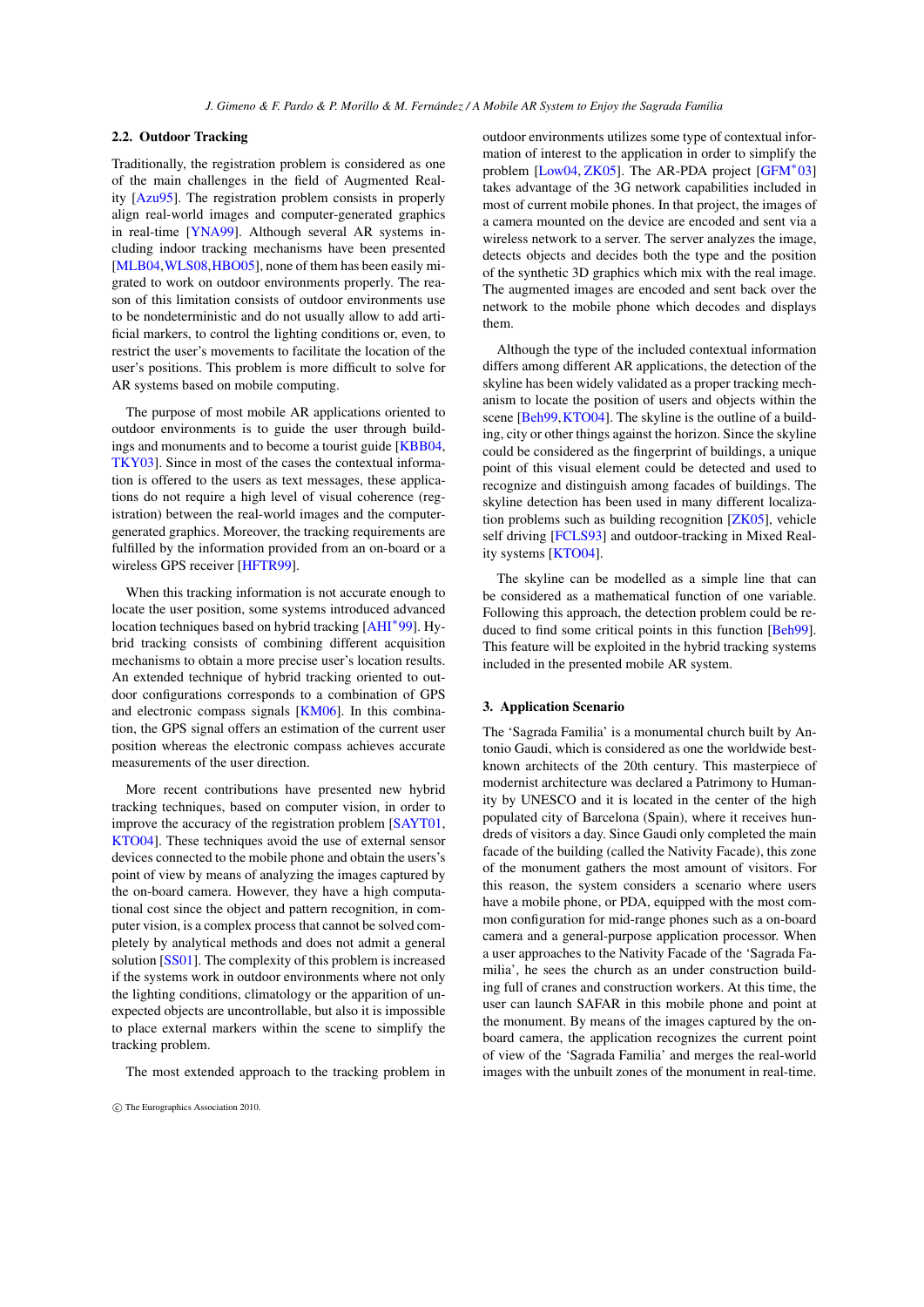<span id="page-3-2"></span>Therefore, the system allows visitors to visualize the final state of the finished 'Sagrada Familia' in the next twenty years as well as obtain more information (in text, audio and video format) about the most important parts of the monument.

Figure [1](#page-3-1) shows the localization of the monumental church within the urban area of this city as well as the current state of the construction. This figure shows the ten most important places where the visitors visualize the Nativity Facade, which is considered the most important zone of the 'Sagrada Familia' and is totally finished on all sides. We have denoted these points as hotspots. Although a building detection process based on computer vision could be an unaffordable task in mobile computing, because of the multiples views of the building to be detected, the urban localization of the 'Sagrada Familia' building simplifies the problem. Since the visitors are usually located within the streets converging towards the monuments, the number of feasible views of the monument are limited depending on the hotspots where they are located. In this sense, Figure [1](#page-3-1) shows how each hotspot is classified into four different views of the building to be detected and tracked in real-time.



Figure 1: *The special location of the 'Sagrada Familia' building within the city of Barcelona (Spain)*

<span id="page-3-1"></span>Since the environment conditions are uncontrollable in this scenario, the behavior of the system should be invariant to lighting conditions and to the apparition of unexpected objects within the scene such as construction workers, moving cranes or trees.

# <span id="page-3-0"></span>4. Building detection and Tracking

One of the main problems in Augmented Reality is the accurate detection and tracking of the object to be enhanced.

In real-time applications, as the one presented here, the detection and tracking has not only to be accurate but fast. Accuracy and speed are usually opposite and the enhancement of one use to be the worsening of the other. In this application, we have especially focused on the development of a fast, and easy to implement, algorithm due to the limitations of the computing hardware included in most of the current average mobile phones.

A full 2D image processing, using the high resolution images captured by the on-board cameras included in the cell phones, could be an unaffordable task to be performed in real time [\[SW07,](#page-7-3) [WLS08\]](#page-7-4). For this reason, alternative strategies, such as linearization and/or binarization are often applied in some mobile phone applications to reduce the amount of data to be processed. One of these techniques, which could be especially suitable for building recognition, is the skyline detection where a 2D image processing problem can be transformed to a less computational intensive 1D image processing task [\[FCLS93\]](#page-7-23). Our skyline detection algorithm has specific features to aim our first objective which is the speed of the whole application. It works as follows:

- 1. Only the blue component of the RGB image is employed in the calculations. The blue component yields the most contrasted image, clearly differencing the sky from the buildings, even in cloudy days.
- 2. The skyline is calculated by the detection of the edge obtained by a simple threshold which separates the sky and the rest of the image. The first step consists on calculating this threshold. We make the assumption that most of the upmost line in the image is sky, so we calculate the sky value as the average level of this line, which has been previously subsampled to reduce the amount of data to process. We then fix the skyline threshold value as the sky value minus a *security* δ value. In our specific application  $\delta = 30$  (illumination level ranges from 0 to 255).
- 3. The first point of the skyline is calculated looking for the first point below threshold in the first column from the top of the image to the bottom. This is the starting point of the algorithm and there is no need for much accuracy at this stage.
- 4. There is no need to look for the edge in the whole next column as other algorithms do, instead, we use the last skyline point as the starting point for looking for the edge. If this starting point is sky then the algorithm looks downwards for the edge, else it looks upwards. Since the skyline varies little from column to column, this algorithm runs really fast, having  $O(n)$  complexity.
- 5. As stated before, the skyline detection may become complicated depending on the specific environment. In the 'Sagrada Familia' building case, there is a problem with the cranes that are currently in operation; they not only change the building shape, but they even move changing the skyline at any time with an unpredictable behavior. Cranes are removed by further checking edge consistency: if the edge belongs to a piece of building with a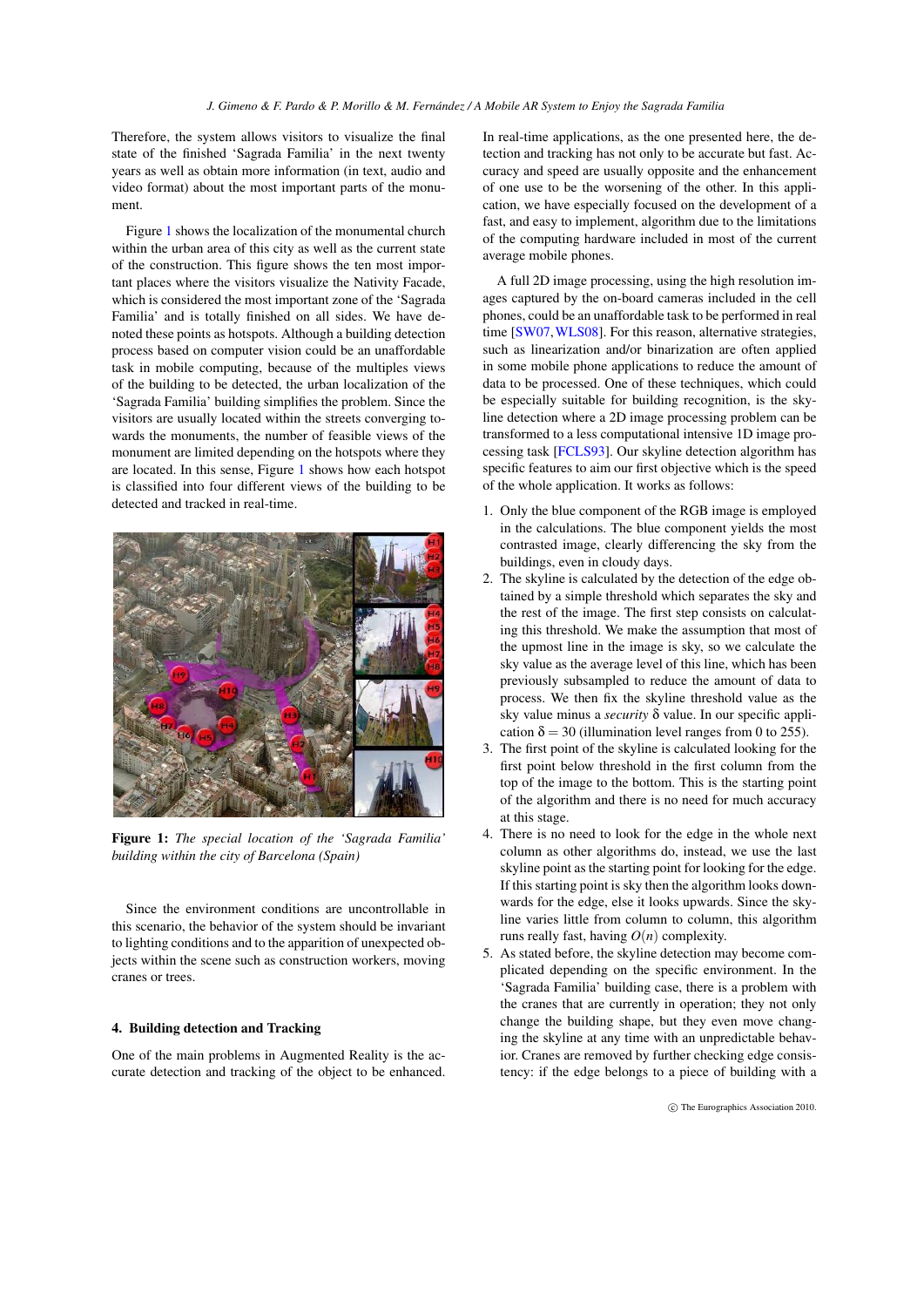width larger than a *w* factor, the edge is considered good, else, further checking for an edge is performed below this width *w*. For the 'Sagrada Familia' building application we have found  $w = 6$  as a good value to remove crane noise as shown in Figure [2.](#page-4-1) Higher values for *w* may be more secure, but also more time consuming.

Once the skyline is obtained, the next step is to segment it in order to extract the building features included in this representation. Each building has its own specific features and may vary from one application to another. The 'Sagrada Familia' building has four towers that leave a unique pattern in the skyline. Common pattern recognition algorithms can be very intensive processing tasks even in a 1D line. Instead of using classical pattern recognition techniques, we have developed a fast algorithm oriented to tower recognition. The last step in the building recognition consists of calculating a confidence estimation of the towers positions. If this estimation is positive, the positions (and the zoom factor) of the towers are given along with the most probable point of view of the user as marked in Figure [1.](#page-3-1)

Although the skyline approximation could seem a reduction of a 2D image processing problem to a linear cost task, the skyline detection could be become a complex task depending on the environment conditions, the scene variability or the expected accuracy. The 'Sagrada Familia' building can be easily recognized in the skyline by its four high towers. Each tower can be characterized by an increasing line, a maximum at the top and then a decreasing line. The skyline is processed by the algorithm trying to find this pattern. All the matches are stored and the four maxima are chosen as tower position candidates. The process consisting on skyline extraction, crane detection and tower recognition are executed simultaneously while processing the image from left to right. Figure [2](#page-4-1) includes two images showing the effect performing a crane correction in order to extract the overall shape of the skyline.



Figure 2: *Skyline without crane correction (left) and with crane correction (right)*

## <span id="page-4-0"></span>5. Gaudi's 'Sagrada Familia' AR Application

SAFAR has a software design following an "event-driven object-oriented" architecture. These software designs describe synchronous event-driven architectures composed of a set of components (modules), which are based on a classic object-oriented approach. The modules exchange custom messages which model internal actions or external events captured in real-time. In the case of SAFAR, the software system is composed of six independent and interrelated subcomponents, which work concurrently in a real-time manner.

Figure [3](#page-4-2) shows the diagram view of the architecture in SAFAR. This figure shows how the proposed architecture relies on a centralized approach around an *AR engine*. This kernel is responsible for launching the application, controlling the user interface and receiving the input data from the *tracking module* and the *keypad module*. The development of the AR engine has been performed using the standard OpenGL ES (OpenGL for Embedded Systems). The *tracking module* implements our building recognition method based on the detection of the skyline from the image flow captured by the *camera module*. However, the main objective of the AR engine consists in merging the real-world images and the computer-generated graphics, which are visualized by the user by means of the *display module*. Finally, the *data module* loads the configuration of the application consisting in a set of XML files, which describes the 3D virtual objects to be blended with the real scene.



<span id="page-4-2"></span>Figure 3: *A diagram view of the software architecture in SAFAR*

## 5.1. Tracking Module

The tracking module is in charge of implementing the capture process of the current position of the 'Sagrada Familia' building in SAFAR. This module implements the algorithms described in Section [4](#page-3-0) as well as a filtering mechanism, which is activated when it is unable to estimate the current position of the building properly.

The execution of the proposed tracking process is as follows: First, the image is captured by the on-board camera of

<span id="page-4-1"></span>c The Eurographics Association 2010.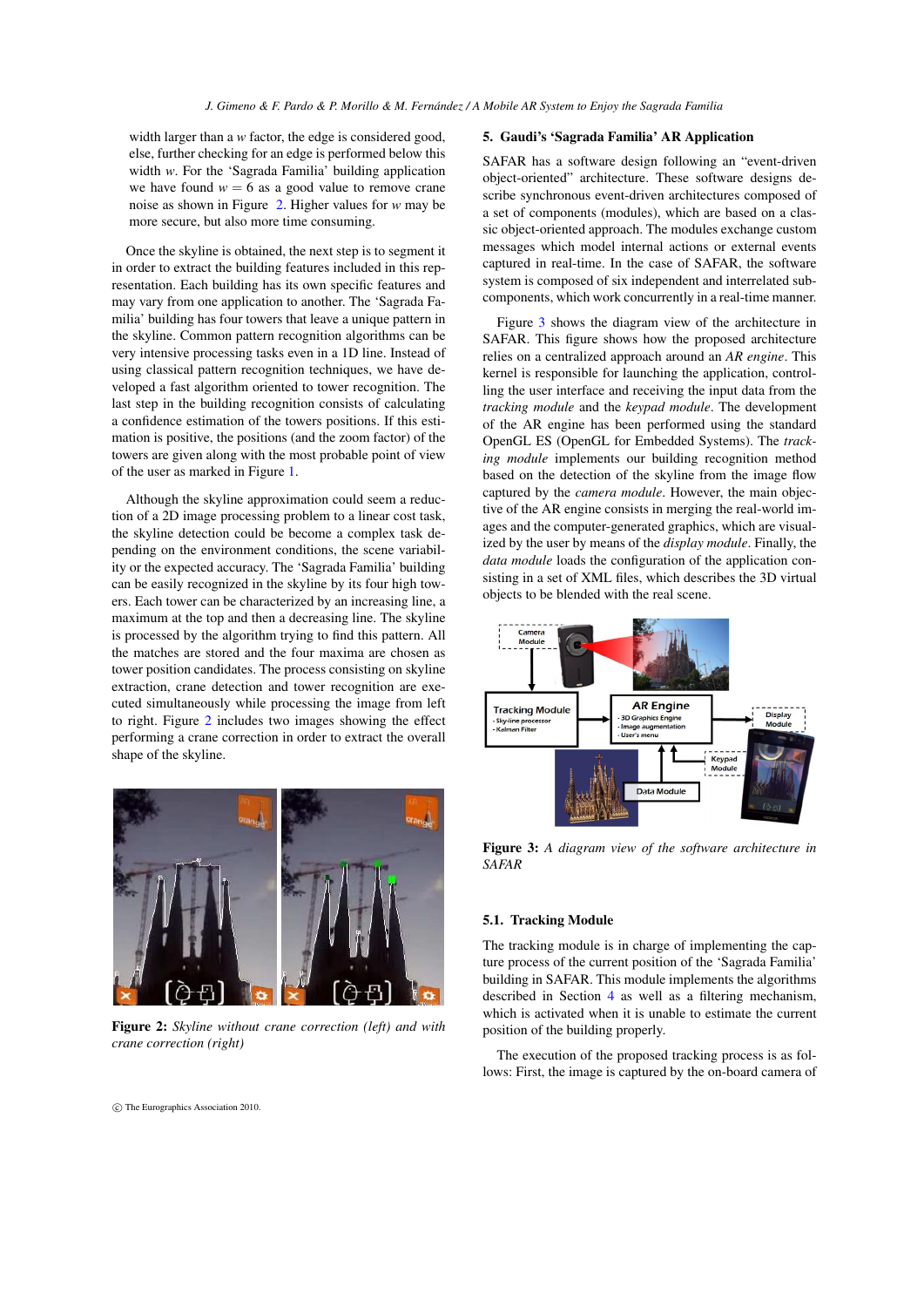<span id="page-5-1"></span>the cell phone and converted from a native image representation (denoted as CFbsBitmap) to a RGB (red-green-blue) representation. Second, the skyline calculation process is executed and the initial tracking estimation of the 'Sagrada Familia' is obtained. Next, these tracking values are updated running a Kalman filter approach [\[Sor85\]](#page-7-24), where the user's point of view is updated. As a result, the tracking process obtains the updated user's point of view, with an associated trust factor, and a final converted image to be properly visualized in a mobile device.

The tracking module establishes a bidirectional communication to the AR Engine. Besides the tracking information, which is sent to the kernel, the tracking module receives the user configuration from the AR Engine. This configuration is selected by the user by means of the application menu installed within the mobile phone. Although this menu includes several options, the user can select the tracking security level of the application, denoted as δ. This value defines the threshold for the boundary detection process which differences the sky from the buildings in the captured image. By default,  $\delta$  is equals to 30 and can range from 0 to 50. As this parameter decreases the system is more accurate with relatively low contrast scenes. Otherwise, high contrast scenes are fairly controlled when  $\delta$  is increased.

# 5.2. AR Engine

The AR Engine module properly blends the real-world images and the computer-generated graphics from the current camera image and the user's point of view obtained by the tracking module, in real-time.

The execution of the AR Engine is as follows: First, the key events resulting from user's actions are processed. These actions contain visualization options selected by the user from the application menu. Second, the 3D graphic information is generated from the selected visualization mode and the current user's point of view. This process maintains a proper visual occlusion since the computer-generated graphics could be generated behind, or in front, of the real images. Next, a GUI is added to the augmented visual information by means of an overlay layer. Finally, the combined images are visualized in the display of the mobile phone.

The AR Engine has been developed using the standard OpenGL ES (OpenGL for Embedded Systems). Although others graphic libraries such as Performer, OpenSG or OSG provide high-level graphic data structures, called scene graphs [\[BC07\]](#page-7-25), these libraries are currently not available to execute 3D real-time applications on mobile phone hardware. In order to improve the performance of the rendering process of the mobile application we have adapted to the Symbian operative system our own high-level library [\[SRC02\]](#page-7-26), which includes a custom scene graph and a culling process. The 3D model corresponding to the 'Sagrada Familia' Church, as well as the rest of the objects included

with the scene, have been designed using 3D Studio Max Autodesk tool. During the modelling process, the main parts of the monument such as facades, towers, etc. are labelled in order to allow the AR Engine an easy and real-time identification of the model within the scene graph.

#### 5.2.1. Occlusion management

One of the main problems in the development of AR application consists in maintaining a proper occlusion between the real-world images and the computer-generated graphics. These problem is still more time consuming in mobile AR application because of the low performance hardware included in these systems. In most of mobile AR applications, the computer-generated information is usually located over the real-world images. In our case, we have developed an occlusion technique based on a previously calculated skyline detection. This technique divides the image captured by the on-board camera into two different sections denoted as background and real scene. The background corresponds to the parts of the image located above the skyline, while the real scene includes the zones of the image located above the skyline. When both sections are identified it is possible to perform a proper drawing sequence while maintaining a proper occlusion between real-world and computer-generated information.

In order to show the behavior of this technique the hotspot 5, corresponding to H5 in Figure [1,](#page-3-1) has been chosen. The proper drawing sequence for an user located in H5 corresponds drawing of background, 3D model representation and finally drawing of the real scene. This drawing sequence represents a 3D model located in front of the sky and properly hidden by the Nativity Facade. Figure [4](#page-6-1) shows three images describing the result of the visualization of the 'Sagrada Familia' monument from the hotspot 1 using SAFAR. The left image shows the result of the skyline obtained from the camera image. The center image shows the final result obtained in H1 if the total 3D model is managed by a single object. In this case, this object is represented between the background and the real scene. However, the right image shows the result of a proper occlusion of the H1 hotspot, where the 3D model is divided into completed zones and under construction zones (where the apse is located). In this case, the computer-generated representation of the apse is drawn over the real scene.

# <span id="page-5-0"></span>6. Tests and Results

Several experiments have been conducted to evaluate the system performance and usability of the proposed Mobile AR system. In these experiments, we have selected a set of ten people familiarized with AR applications. The experiments were carried out in three different days where all the participants were executing SAFAR (in all the ten different hotspots) for an average period of time corresponding to eight minutes per hotspot. When the experiments finished,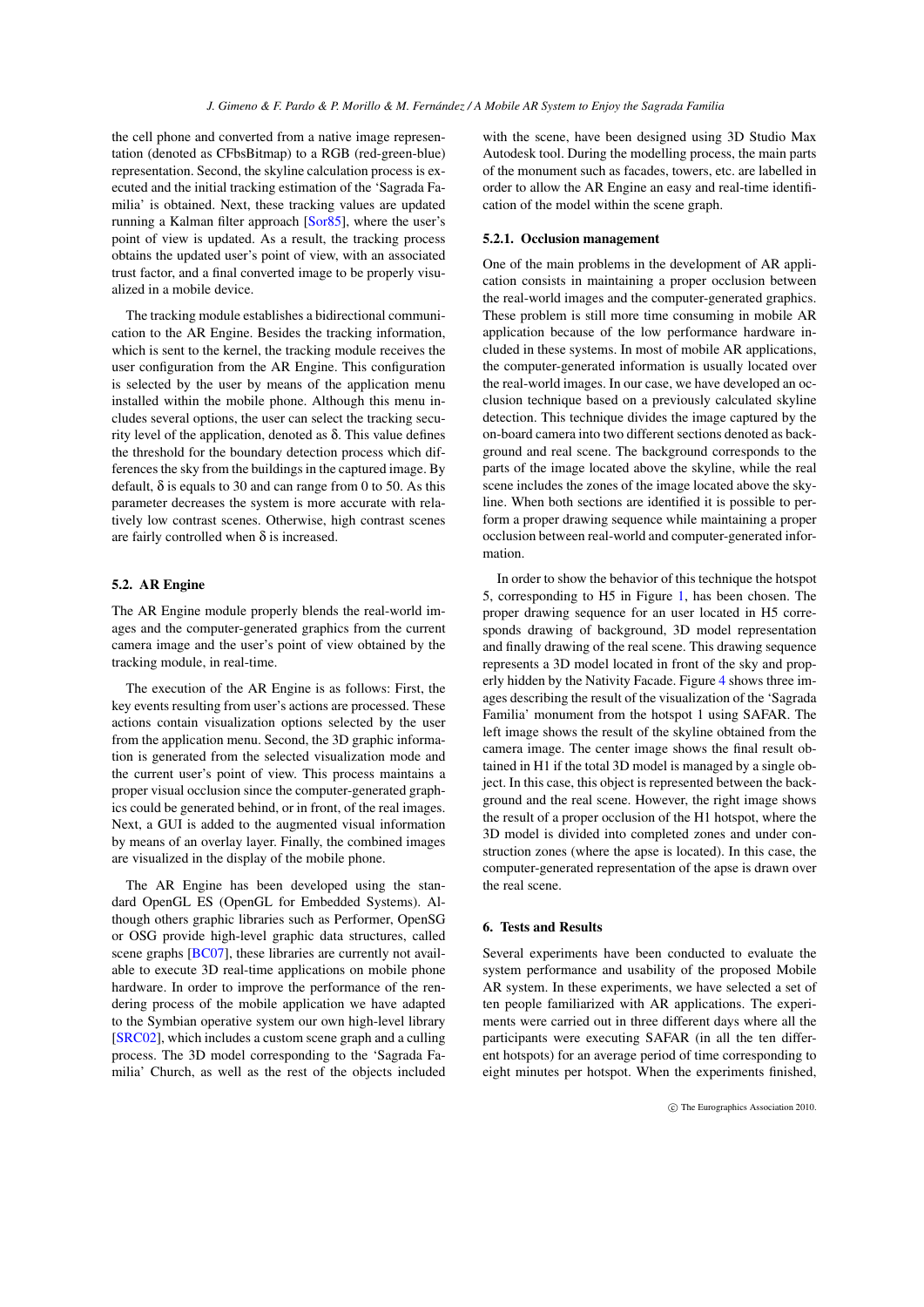<span id="page-6-4"></span>

<span id="page-6-1"></span>Figure 4: *Skyline calculated (left); drawing order background - 3D - real scene (center); correct drawing order background - 3D (except ABSIS) - real scene - ABSIS (right)*

they scored usability, interactivity and tracking in a scale from 0 (worst) to 10 (best) as well as providing additional comments and suggestions about the proposed system. The Mobile phone used in the test was a Nokia N95 8G, equipped with and ARM-11 processor, 160 MB of RAM and Symbian S60 3rd Edition Feature Pack as operating system. In order register the actions of the users as the were performed, the application was modified to produce a log file with different parameters concerning the tracking algorithm as well as other performance parameters. Moreover, some subjective impressions from non expert users were required to evaluate the user experiences about the usability and interest of the application. Figure [5](#page-6-2) shows a real execution of SAFAR in front of the main facade of the 'Sagrada Familia'.



Figure 5: *A real execution of the SAFAR application in front of the main facade of the 'Sagrada Familia' monument*

<span id="page-6-2"></span>One of the main system performance parameters in mobile AR systems corresponds to the system throughput, defined as the effective number of frames per second (denoted as FPS) displayed by the mobile device [\[Azu95](#page-7-0)[,KH04,](#page-7-7) [SW07\]](#page-7-3). When SAFAR is executed on a Nokia N95 mobile phone, the system maintains a stable frame rate ranging from 12 FPS to 16 FPS. This frame rate is obtained regardless of the different locations of the hotspots since the 3D models visualized from each hot point are similar (in terms of polygon load) and the tracking algorithm is not affected by the variation of the point of view point of the users. This maintained frame rate is not low for a mobile AR application [\[HBO05,](#page-7-12) [WLS08\]](#page-7-4) an provides to the user an adequate interactive interface. In this sense, the system obtained an average score of 8.5 on interactivity. The main reason for not achieving a higher throughput is related to the conversion of the captured image from the original format (FbsBitmap) to the internal texture format of the graphic engine (OpenGL ES) on a Nokia N95. This process requires an extra conversion process from a BGR to a RGB format for a 320x240 pixels color image.



<span id="page-6-3"></span>Figure 6: *Number of points analyzed during a skyline evaluation*

Regarding the performance of the tracking algorithm, the users scored the usability of the overall system with an average of 9.2. Moreover, they scored the quality of the tracking system with an average of 8.1 emphasizing the fast recognition process of the monument as they move the mobile phones. In this sense, it is noteworthy that the proposed algorithm only process an average of 4% of the whole image in order to obtain a proper tracking of the building within the outdoor scene. Figure [6](#page-6-3) shows the amount of analyzed points corresponding to a representative execution of SAFAR composed of 240 frames. The 320x240 pixels color image where obtained in H1, H6 and H10 and the average number of analyzed points ranged from 1.800 to 3.200, from a total of 76.800 pixel existing in the overall image.

#### <span id="page-6-0"></span>7. Conclusions and Future Work

In this paper, we have presented SAFAR a mobile Augmented Reality application specifically designed to provide 2D/3D contextual information of the 'Sagrada Familia' monument to city visitors. We have described that it is possible that a mobile AR application can be successfully executed on an outdoor environment. In this sense, some specific features, detected within the selected scenario to be